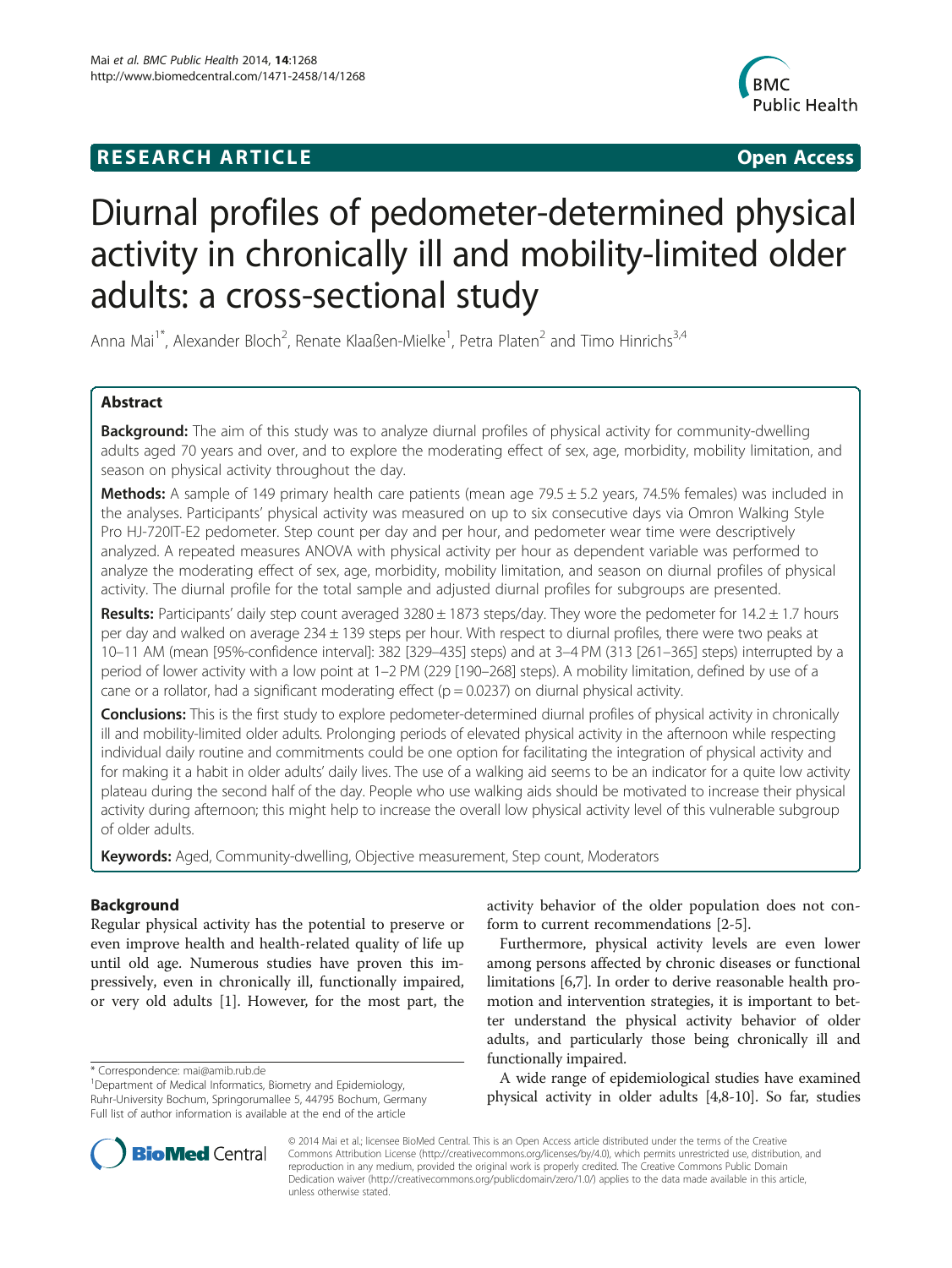<span id="page-1-0"></span>either focused on total activity over a certain period of time, e.g., per week or per day, usually in order to evaluate older adults' physical activity level with respect to current guidelines, or on correlates of overall physical activity [[11](#page-9-0),[12\]](#page-9-0), or on motivators and barriers [[13,14](#page-10-0)]. Without any doubt, these studies provide fundamental information [\[10](#page-9-0)]. There is, however, scant knowledge about the timing of physical activity during the course of a day.

One of the few studies to report on daily physical activity profiles was a one-case study that explored the physical activity behavior of an older woman living alone [[15\]](#page-10-0). This study assessed physical activity by means of a complex monitoring system installed on a computer in a private household. Since the hourly activity recording was limited to physical activities at home, and due to the one-case study character, it is nearly impossible to generalize the results with regard to older adults' physical activity behavior. Another study investigated diurnal profiles of physical activity by accelerometer in patients with chronic obstructive pulmonary disease (COPD) of all ages [\[16](#page-10-0)]. To the authors' knowledge, no studies have been published to date that evaluate diurnal profiles of physical activity with a focus on community-dwelling older adults with chronic diseases and functional limitations. An explorative analysis of physical activity in the course of the day may provide new and interesting insights regarding the physical activity behavior of those older adults, and might help to generate hypotheses on optimized physical activity promotion.

Physical activity behavior is considered to be influenced by a complex interaction of sociodemographic, physical, psychological, social, environmental and sociopolitical factors [[12,](#page-9-0)[17\]](#page-10-0). Sex and age are two of the most consistent factors influencing physical activity [[11,12](#page-9-0)]. Physical health status and functional limitations have also been shown to be highly important determinants of physical activity behavior in older adults [[7,12](#page-9-0)[,13](#page-10-0),[18\]](#page-10-0). Additionally, there is increasing evidence that physical activity behavior is subject to seasonal variations [[7](#page-9-0)[,19](#page-10-0)]. Day length, maximum temperature and sunshine duration were shown to be associated with physical activity levels [\[20](#page-10-0)]. We hypothesize that sex, age, morbidity, mobility limitation, and season might not only influence overall physical activity, but may also differently impact older adults' physical activity in the course of the day. To date, no data has been reported on this topic.

Consequently, the aim of the present study was to analyze diurnal profiles of physical activity for communitydwelling, chronically ill and mobility-limited adults aged 70 years and over, and to explore the moderating effect of sex, age, morbidity, mobility limitation, and season on physical activity in the course of the day.

# **Methods**

# Design and participants

The present study refers to cross-sectional data collected at baseline (before randomization) in the HOMEfit study [[21\]](#page-10-0), a randomized controlled trial exploring the effects of a home-based exercise program for chronically ill and mobility-limited, yet community-dwelling adults aged 70 years and over. The HOMEfit concept was to access these hard-to-reach subjects via their general practitioner (GP). Fifteen GP practices, belonging to a network of "research practices" administered by the Institute of General Practice and Family Medicine, University of Witten/Herdecke in Western Germany, participated in the study.

A multi-stage recruitment procedure was used to assess all GP patients aged 70 years and over who had seen their GP within the past 6 months  $(n = 5990)$  in 15 practices) for all predefined inclusion and exclusion criteria. A detailed analysis of the recruitment steps has already been published [[22\]](#page-10-0). In brief, all patient records at a GPs practice were pre-screened for several eligibility criteria by a practice nurse and a study physician. Patients who seemed to be eligible based on their records  $(n = 1214)$ were invited for the full screening of inclusion and exclusion criteria at their GP's practice. 434 patients responded to the invitation and took part in the face-to-face eligibility screening. 245 patients fulfilled all inclusion and no exclusion criteria (see below), and gave written informed consent to participate in the study. Please, see the recruitment paper for detailed information on recruitment success rates, or reasons for exclusion and non-participation [[22\]](#page-10-0).

The study was approved by the University of Witten/ Herdecke ethics committee.

# Inclusion and exclusion criteria

Important inclusion criteria were 1) age  $\geq 70$  years, 2) community-dwelling (not institutionalized), 3) chronically ill (diagnosed with at least 1 of 11 specified chronic diseases [see Table [1](#page-2-0)]), 4) mobility-limited (i.e., having at least some self-reported problems walking 2 km or climbing a flight of stairs) but not in need of assistance to walk or not wheelchair-bound, 5) with only low or sedentary physical activity levels (exercise, sporting activities or leisure activities that cause sweating and/or harder breathing for < 2 hours per week, and walking outdoors for < 4 hours per week), and 6) no highly increased risk of medical adverse events. For detailed information on all inclusion/exclusion criteria, see the study protocol of the intervention study [[21\]](#page-10-0).

# Assessment of physical activity

Participants received a pedometer during the baseline assessment at the GP's practice. They were instructed to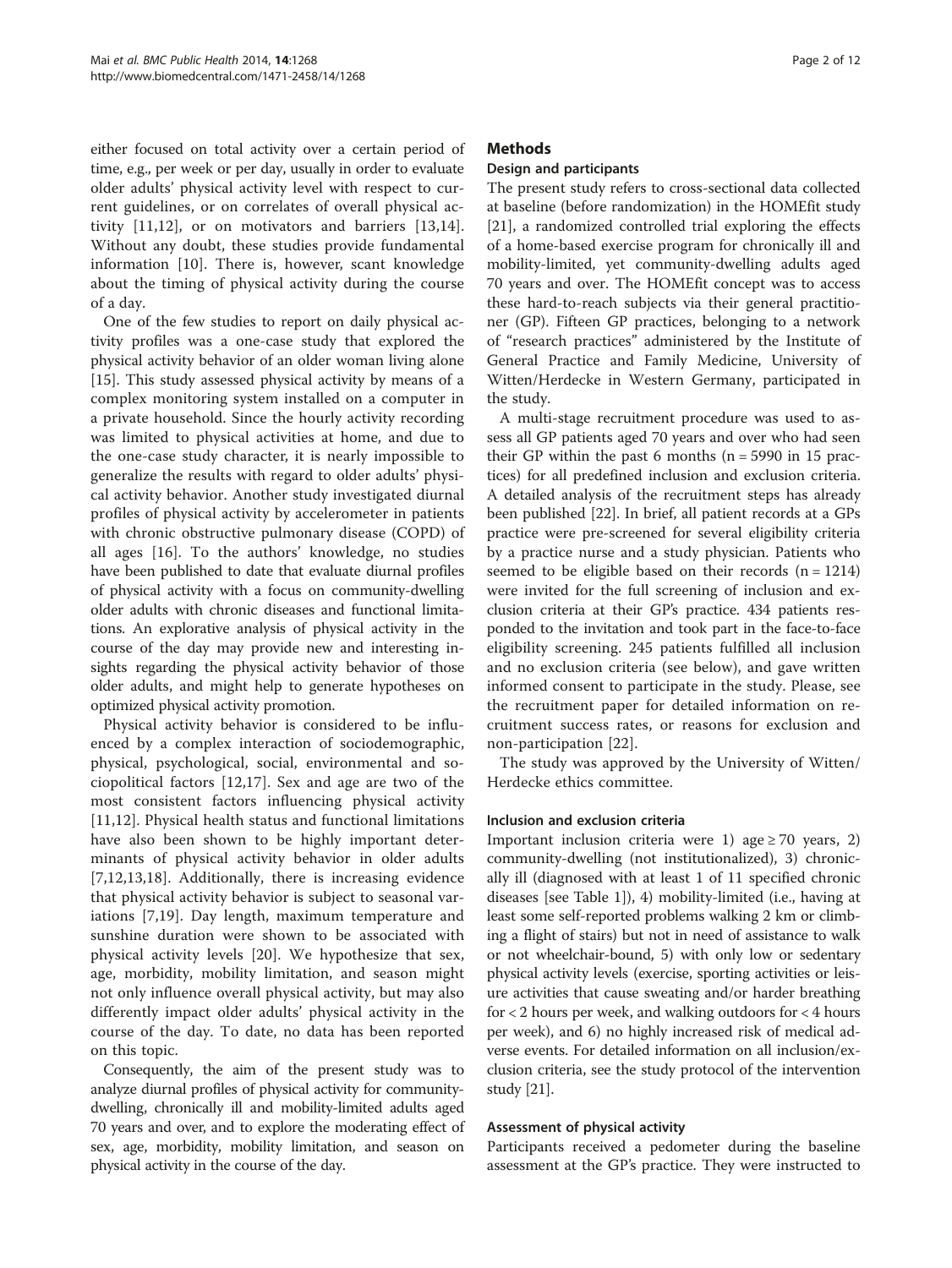#### <span id="page-2-0"></span>Table 1 Participants' characteristics

|                                           | Total ( $n = 149$ ) |
|-------------------------------------------|---------------------|
| Socio-demographic factors (%)             |                     |
| Female                                    | 74.5                |
| Living alone ( $n = 148$ )                | 58.1                |
| $SES* (n = 123)$                          |                     |
| Low                                       | 39.0                |
| Middle                                    | 51.2                |
| High                                      | 9.8                 |
| Anthropometric data (mean $\pm$ SD)       |                     |
| Age [years]                               | $79.5 \pm 5.2$      |
| BMI [kg/m <sup>2</sup> ]                  | $30.3 \pm 5.5$      |
| Functional tests (mean $\pm$ SD)          |                     |
| Timed up-and go [s]                       | $12.8 \pm 4.5$      |
| Grip strength (dominant hand) [kg]        | $24.2 \pm 8.3$      |
| Chair-rise [s]                            | $20.0 \pm 10.2$     |
| Tandem stand [s]                          | $8.7 \pm 2.4$       |
| Chronic diseases (%)                      |                     |
| Hypertension                              | 89.3                |
| Type 2 diabetes                           | 34.2                |
| Chronic ischemic heart disease            | 28.9                |
| Heart failure                             | 34.9                |
| Peripheral arterial disease               | 13.4                |
| <b>COPD</b>                               | 21.5                |
| Chronic kidney disease                    | 19.5                |
| Spinal osteochondrosis                    | 67.8                |
| Osteoarthritis of the hip                 | 47.7                |
| Osteoarthritis of the knee                | 60.4                |
| Osteoporosis                              | 20.1                |
| Number of specified diseases              |                     |
| 1                                         | 4.7                 |
| $2 - 3$                                   | 30.2                |
| $4 - 5$                                   | 38.9                |
| $\geq 6$                                  | 26.2                |
| Mobility limitation and falls (%)         |                     |
| No walking aid                            | 49.7                |
| Cane                                      | 28.2                |
| Rollator                                  | 22.1                |
| Falls in the last 12 months ( $n = 147$ ) |                     |
| 0                                         | 71.4                |
| $1 - 2$                                   | 23.8                |
| $\geq$ 3                                  | 4.8                 |

SD standard deviation; COPD chronic obstructive pulmonary disease; \*Socioeconomic status determined by education, job and income.

wear the pedometer on six consecutive days following the assessment before randomization for the trial. The pedometer model used was a Walking Style Pro HJ-720IT-E2 (Omron Healthcare Co., Kyoto, Japan) with a piezoelectric sensor. The pedometer had to be worn on the waistband/ belt perpendicular to the ground [\[23\]](#page-10-0). This was reported to be the most precise mounting position [[24](#page-10-0)] out of four mounting positions proposed by the manufacturer for this model. The correct mounting on the waistband/belt was demonstrated by the assessors and practiced by the older adults to ensure correct application. Participants were instructed to wear the device immediately after getting up in the morning until they went to sleep, and to document whether they had worn the device for the whole day (yes/no). The device has a 41-day memory. The stored activity data was downloaded using the associated software, which generates an hourly step output.

#### Assessment of patient characteristics

Trained assessors measured anthropometric parameters (height, weight) as well as physical function (mobility [timed up-and-go], functional leg strength [chair rise], hand grip strength [dynamometer], and balance [tandem stand]) during the baseline assessment at the GP's practice. The GP documented chronic diseases (essential hypertension, type 2 diabetes, chronic ischemic heart disease, heart failure, peripheral arterial disease, COPD, chronic kidney disease, spinal osteochondrosis, osteoarthritis of the hip, osteoarthritis of the knee, and osteoporosis with or without pathological fracture). Year of birth and sex were documented during patient recruitment. Sociodemographic factors (including socioeconomic status and living situation) were assessed during computer-assisted telephone interviews in line with German epidemiological standards [[25\]](#page-10-0). Current walking ability (no walking aid/cane/rollator) and frequency of falls (12-month recall) were also assessed by telephone interview (see also Hinrichs et al. [[21](#page-10-0)]).

#### Data analysis

The following criteria were defined in order to obtain valid and reliable data on usual daily physical activity: 1) the participants had to wear the pedometer all day. 2) They had to reach a minimum of 300 steps per day. Days with less than 300 steps were deleted. Each day with a minimum of 300 steps was considered for analysis. 3) Finally, participants had to wear the pedometer on at least 2 days between Monday and Saturday (M-S days) and on a Sunday. Past studies have reported that 3 days are adequate for measurement of older adults' usual physical activity by pedometer, due to low day-to-day variability of physical activity in this age group [[26](#page-10-0)]. However, older adults' physical activity level has been shown to be lower on Sundays than on the other days of the week [[27](#page-10-0)].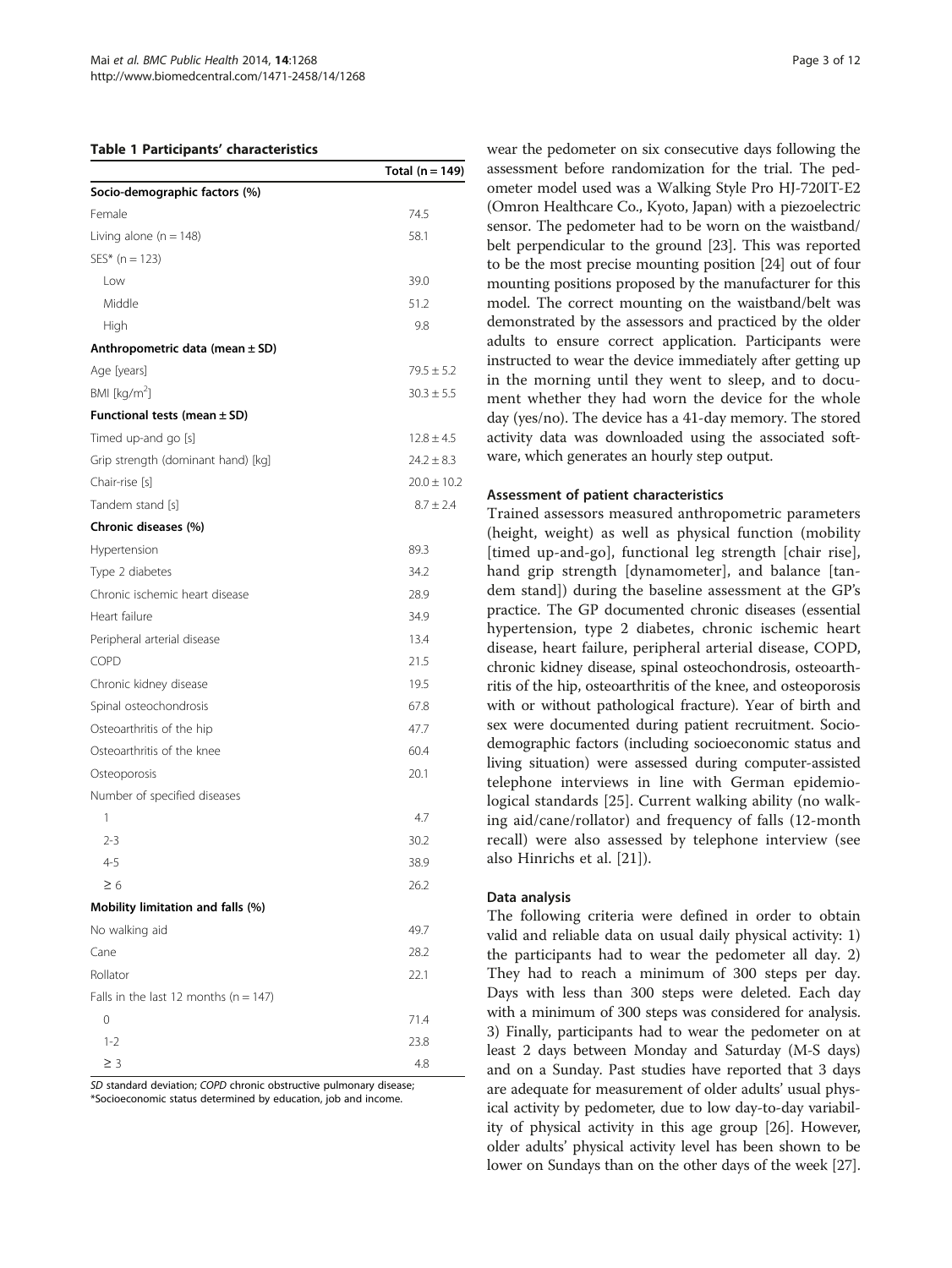Our study therefore aimed to obtain physical activity data from at least 3 days, including a Sunday. No plausible suggestions were available in the literature for a lower cut-off for older adults' daily activity. In a review on expected values for pedometer-determined physical activity in older populations Tudor-Locke et al. pointed out: "[…] Data for any single day indicating < 1,000 steps were removed […]. No other study described any other treatment for […] extreme values" [[10](#page-9-0)]. A lower cut off point of 1000 steps, however, seemed too high and thus inappropriate for a chronically ill and mobility-limited population. Another review on expected step counts for older adults and special populations presented the step cadence of patients with peripheral arterial disease [[28](#page-10-0)]. During a 30-minute walk under free-living conditions, they accumulated 35 steps/min. This would results in 300 steps after only 8.5 minutes of walking. The stride length of a sample of older adults recruited from nursing facilities in Germany was  $41.1 \pm 10.7$  cm (own data, unpublished yet). 300 steps would correspond to approximately only 120 m walking distance on a whole day. Against this background, 300 steps were assumed to be a plausible minimum amount for a whole day measurement of physical activity in this specific study population.

Due to a varying number of M-S days with step data per participant (minimum 2, maximum 5 M-S days), physical activity per day was calculated as weighted mean for each participant ( $[6 \times$  average of M-S steps + Sunday steps]/7) in order to obtain a value for physical activity per day representing his/her total week. Hourly pedometer output was analyzed the same for each participant, e.g.,  $[6 \times \text{average of M-S steps between } 6 \text{ AM and } 6 \times \text{average of M-S steps between } 6 \text{ AM} \text{ and } 6 \times \text{average of M-S steps between } 6 \text{ AM} \text{ and } 6 \times \text{average of M-S steps between } 6 \text{ AM} \text{ and } 6 \times \text{average of M-S steps between } 6 \text{ AM} \text{ and } 6 \times \text{average of M-S steps between } 6 \text{ AM} \text{ and } 6 \times \text{average of M-S steps between } 6 \text{ AM} \text{ and } 6 \times \text{average of M-S steps between } 6 \text{ AM} \text{ and } 6$ 7 AM + Sunday steps between 6 AM and 7 AM]/7. Pedometer wear time was counted in full hours beginning with the first steps in the morning until the last steps in the evening. Averaged steps per hour were calculated as steps per day divided by pedometer wear time for each participant.

Sample characteristics were analyzed descriptively for the total sample. Physical activity per day and per hour, and pedometer wear time were analyzed descriptively for all participants and by sex (women/men), age (< 80 years/≥ 80 years), morbidity (< 6 chronic diseases/ $\geq 6$  chronic diseases), mobility limitation (no walking aid/cane or rollator), and season (autumn-winter/ spring-summer). Season was defined by date of baseline assessment: autumn/winter = October-March, spring/ summer = April-September, cut points corresponding well to changes of day length and day light hours.

A repeated measures ANOVA with physical activity per hour as dependent variable was performed to analyze the moderating effect of sex, age, morbidity, mobility limitation, and season on diurnal profiles of physical activity. The level of significance was set to  $p < 0.05$ . Due

to inhomogeneity of variances Greenhouse-Geisser adjusted p-values were used.

Hourly step data were illustrated as diurnal profile of physical activity for the total sample (means and 95%-confidence intervals), and as adjusted diurnal profiles for each subgroup (estimated marginal means and 95%-confidence intervals). Physical activity between 0 and 6 AM was recorded only in very few instances, graphs of diurnal profiles thus cover the period between 6 AM and 12 PM.

# Results

#### Participants' characteristics

Out of the 245 patients  $(79.9 \pm 5.2 \text{ years}, 74.7\% \text{ female})$ providing written informed consent, 213 patients (79.8 ± 5.3 years, 74.2% female) took part in the baseline assessment at the GP's practice including pedometer release. A total of 149 participants (mean age  $79.5 \pm 5.2$  [70–94] years, 74.5% female) provided full activity data, met the defined analysis criteria, and was thus analyzed with regard to daily physical activity behavior. A flow chart on patient selection and reasons for exclusion is presented in Figure [1](#page-4-0).

The characteristics of the 149 participants analyzed are presented in Table [1](#page-2-0). 65.1% had four or more chronic illnesses, 50.3% used a walking aid (cane or rollator), and 28.6% had fallen at least once in the previous 12 months.

# Physical activity parameters

The median number of pedometer measurement days was six days. 7.4% of participants fulfilled the minimum criterion of a three day measurement including Sunday. Pedometer wear time, steps per day and per hour are presented in Table [2.](#page-4-0)

Participants wore the pedometer for  $14.2 \pm 1.7$  hours per day. Their physical activity averaged  $3280 \pm 1873$  steps per day and  $233 \pm 138$  steps per hour. While pedometer wear time did only marginally differ between subgroups, there were considerable descriptive differences in physical activity levels between younger and older participants (3722 ± 1978 steps per day vs. 2844 ± 1663 steps per day;  $238 \pm 142$  steps per hour vs.  $218 \pm 123$  steps per hour), and participants without and with a walking aid  $(3727 \pm 12)$ 1935 steps per day vs.  $2839 \pm 1710$  steps per day;  $267 \pm 1935$ 146 steps per hour vs.  $199 \pm 121$  steps per hour); see Table [2.](#page-4-0)

# Diurnal profiles of physical activity

The diurnal profile for the total sample shows 2 peaks and 1 low point of physical activity in the course of the day (Figure [2\)](#page-5-0). From 6 AM on, physical activity rose until a first peak between 10 and 11 AM, with a mean step count of 382 [95%-confidence interval: 329–435] steps per hour. In the course of the early afternoon, physical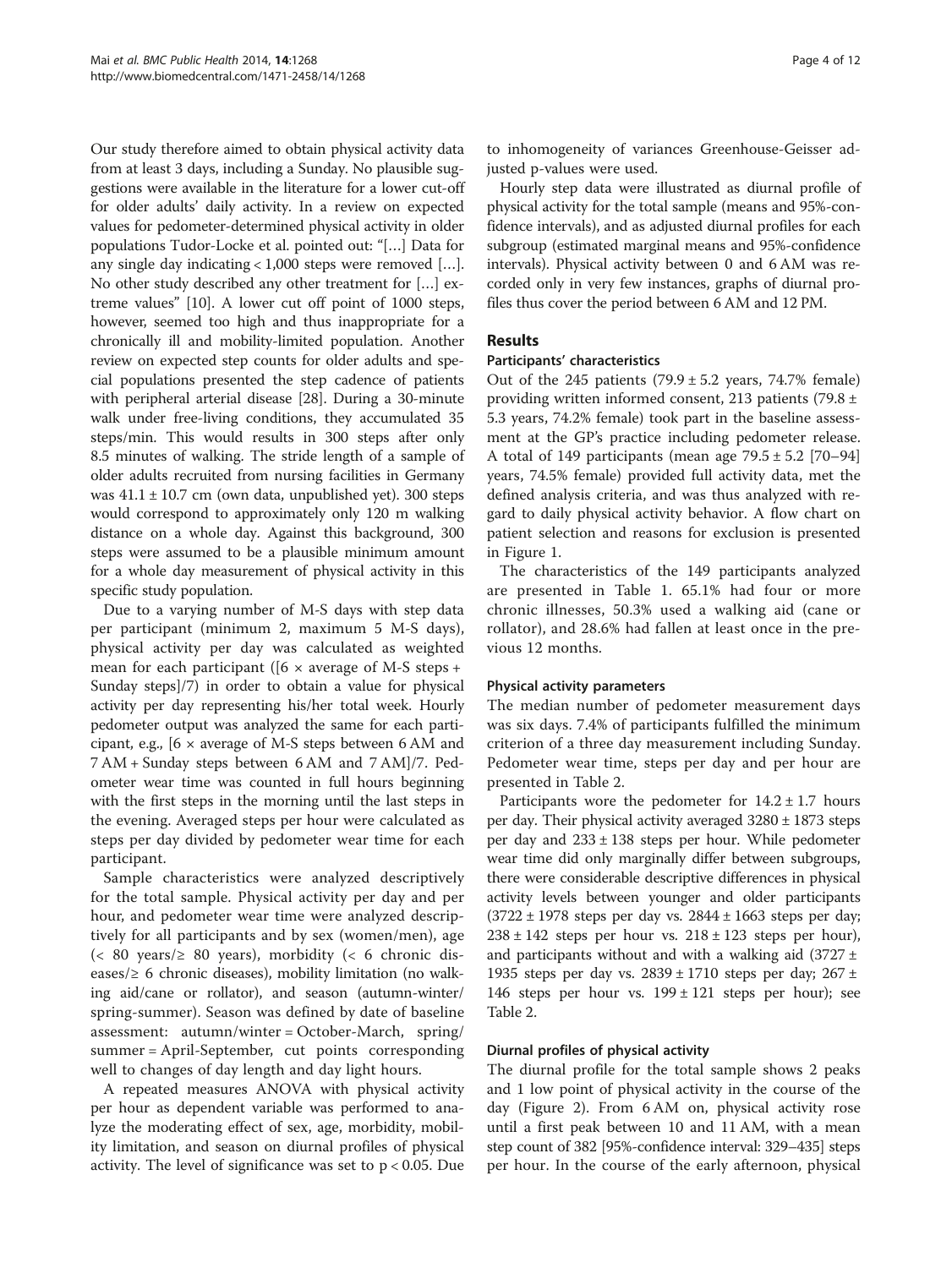<span id="page-4-0"></span>

#### Table 2 Pedometer-determined physical activity parameters

|                             | Steps per<br>day               | Pedometer wear<br>time per day | Steps per<br>hour |
|-----------------------------|--------------------------------|--------------------------------|-------------------|
|                             | $Mean + SD$                    | $Mean + SD$                    | $Mean + SD$       |
| <b>All</b> $(n = 149)$      | $3280 + 1873$                  | $14.2 + 1.7$                   | $233 \pm 138$     |
| Sex                         |                                |                                |                   |
| Women $(n = 111)$           | $3350 + 1931$ $14.2 + 1.7$     |                                | $738 + 142$       |
| Men $(n = 38)$              | $3075 + 1700$                  | $14.2 + 1.7$                   | $218 + 123$       |
| Age group                   |                                |                                |                   |
| $< 80$ years (n = 74)       | $3722 \pm 1978$ $14.3 \pm 1.7$ |                                | $764 + 144$       |
| $\geq$ 80 years (n = 75)    | 2844 ± 1663                    | $14.1 + 1.8$                   | $203 + 124$       |
| <b>Morbidity</b>            |                                |                                |                   |
| < 6 chronic diseases        | $3409 + 1961$ $14.1 + 1.7$     |                                | $743 + 143$       |
| $\geq$ 6 chronic diseases   | 2917 ± 1563                    | $14.4 + 1.7$                   | $205 \pm 116$     |
| <b>Mobility limitation</b>  |                                |                                |                   |
| No walking aid $(n = 74)$   | $3727 \pm 1935$ $14.1 \pm 1.8$ |                                | $767 + 146$       |
| Cane or rollator $(n = 75)$ | $2839 \pm 1710$                | $14.2 \pm 1.7$                 | $199 \pm 121$     |
| Season                      |                                |                                |                   |
| Autumn/winter $(n = 61)$    | $3413 + 2056$ $14.1 + 1.8$     |                                | $745 + 152$       |
| Spring/summer $(n = 88)$    | $3187 + 1741$                  | $14.2 + 1.7$                   | $225 \pm 127$     |

SD standard deviation.

activity decreased again and attained a low point between 1 and 2 PM (229 [190–268] steps per hour). The second peak of physical activity was reached between 3 and 4 PM (313 [261–365] steps per hour). From 4 PM on, physical activity declined rapidly until 9 PM with hardly any activity recorded between 9 PM and midnight.

The adjusted diurnal profiles for subgroups are presented in Figures [3,](#page-5-0) [4](#page-6-0), [5,](#page-6-0) [6](#page-7-0) and [7.](#page-7-0) In principal, the general trend for the total sample was noticeable, with slight variations, in the group-specific evaluations as well. The repeated measures ANOVA initially revealed significant differences in overall physical activity (between subject effects) between age groups  $(p = 0.0076)$  and mobility limitation groups ( $p = 0.0136$ ), respectively adjusted for all the other variables in the model. The analysis of within subject effects revealed a significant moderating effect ( $p = 0.0237$ ) for mobility limitation on physical activity throughout the day.

The diurnal profiles for participants without a walking aid and for those in need of a cane or a rollator are shown in Figure [6](#page-7-0). The profiles are adjusted for sex, age, morbidity, and season. Comparable to the overall trend, the diurnal profiles exhibited a peak between 10 and 11 AM (estimated marginal means [95-CI]; no walking aid: 457 [369;544] steps per hour vs. cane or rollator: 340 [258;421] steps per hour), and a low point between 1 and 2 PM (no walking aid: 221 [157;286] steps per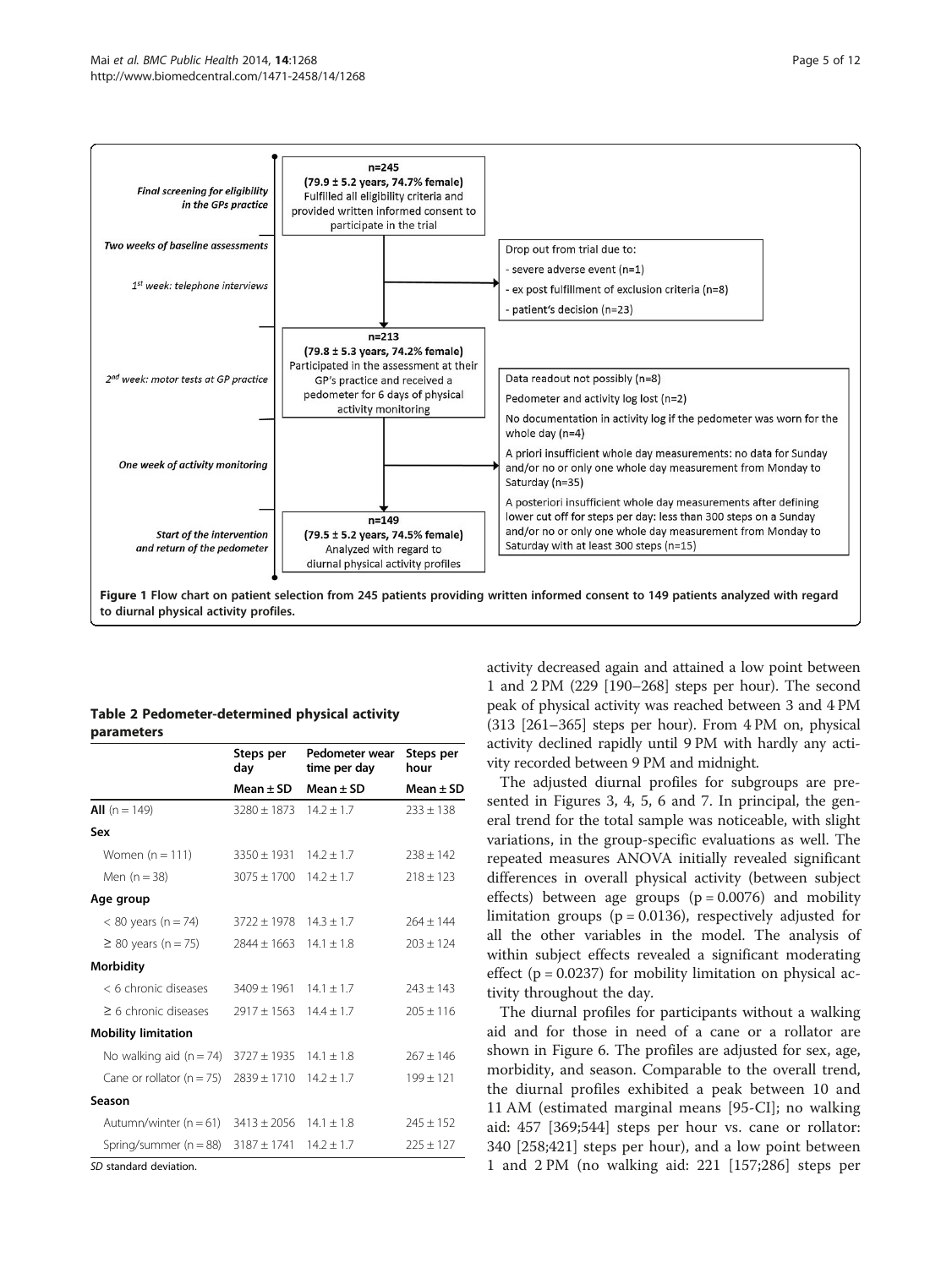<span id="page-5-0"></span>

hour vs. cane or rollator: 200 [141;260] steps per hour). Until this point in time the curves run more or less parallelly, though on a lower level for those using a walking aid. From then on, curves are markedly different in the course of the afternoon. While participants without a walking aid reached a second peak of 390 [309;471] steps per hour between 3 and 4 PM, participants using a walking aid had virtually no increase in physical activity any more: the lowest step count of 194 [127;261] steps per hour was

 $\circ$ 

 $6:00$ 

Figure 2 Diurnal profile of physical activity for all subjects (means ± 95%-confidence intervals).

10:00

12:00

14:00

Time of day

 $8:00$ 

measured between 2 and 3 PM, the highest activity was 224 [156;291] steps per hour between 4 and 5 PM. From then on, curves were more or less identical with a sharp decrease in physical activity until midnight.

22:00

#### **Discussion**

16:00

18:00

20:00

This study evaluated pedometer-determined diurnal profiles of physical activity in community-dwelling, older primary health care patients and explored the moderating

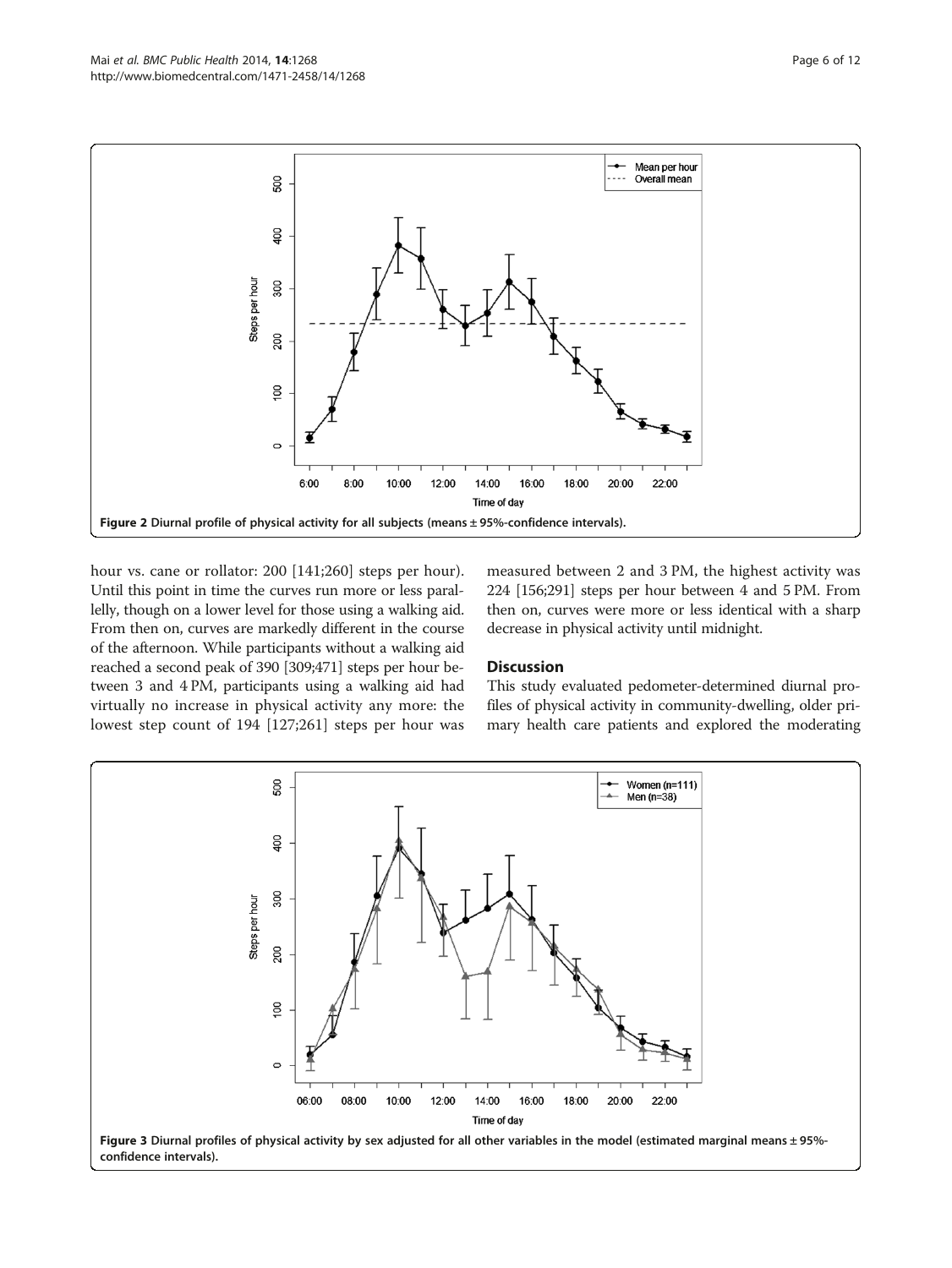<span id="page-6-0"></span>

effect of sex, age, morbidity, mobility limitation, and season on physical activity behavior in the course of the day.

# Overall diurnal physical activity profile

Analysis of the overall diurnal profile of physical activity revealed two peaks, with one peak in the late morning, a second peak in the afternoon, and a low point in between. The low level of physical activity in the early afternoon

could be explained by an afternoon nap. Studies showed that older people usually take a nap after lunch or in the early afternoon [[29](#page-10-0)]. One study elicited data on the sleeping habits of 1497 adults aged 55–85 years and over by telephone interview [[30\]](#page-10-0). The results revealed the frequency of individuals taking afternoon naps increased with age. For 25% of the 288 participants aged 75–85 years, an afternoon nap was an integral part of their



means ± 95%-confidence intervals).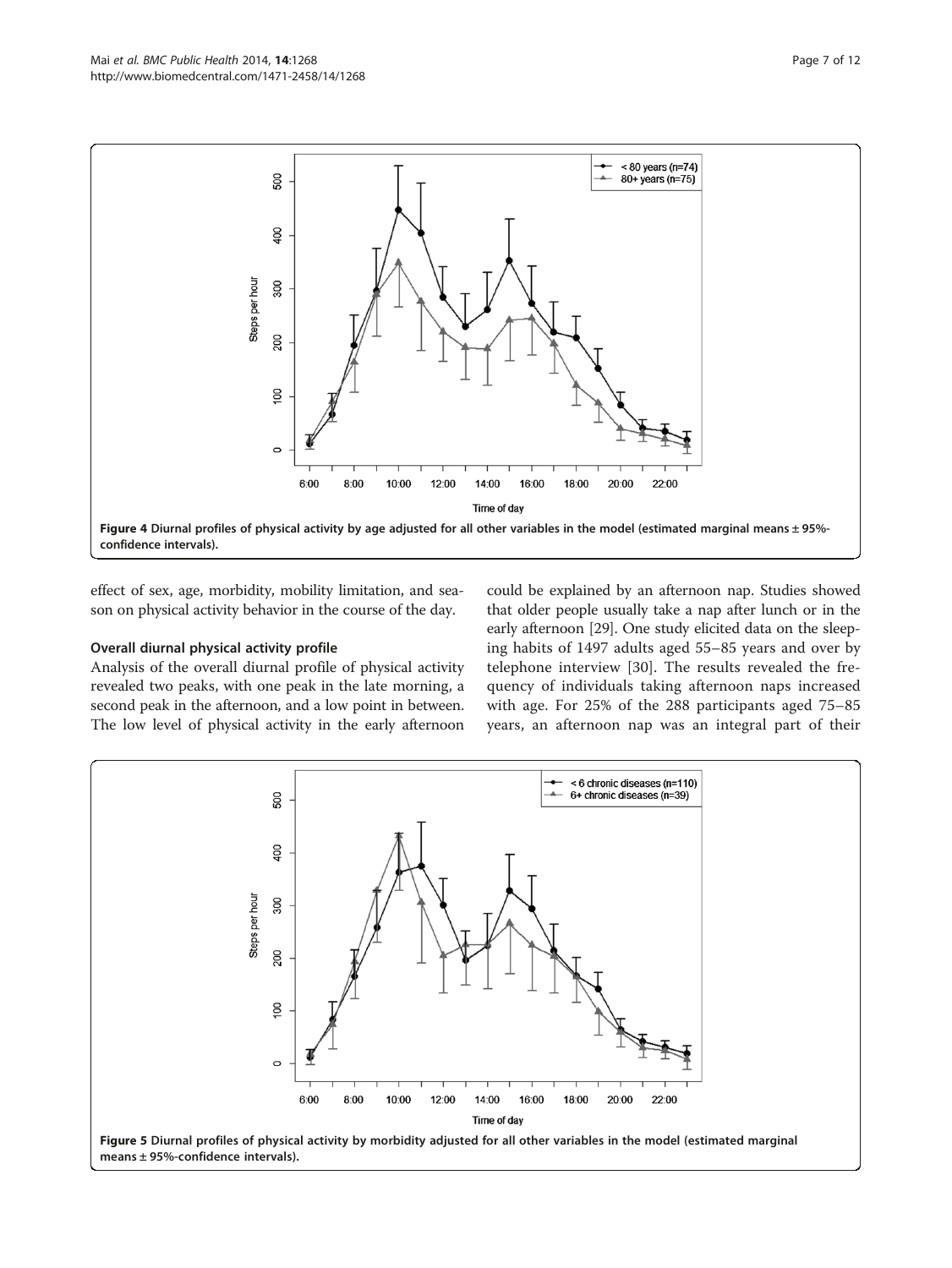<span id="page-7-0"></span>

daily routine. Chronically ill and mobility-limited older people were shown to have even higher volumes of afternoon naps [\[31\]](#page-10-0). With respect to afternoon napping habits between men and women, a study with 10126 participants revealed that men took afternoon naps more often and longer than women [[31\]](#page-10-0). This finding might explain men's lower physical activity level in general and during

the early afternoon compared to women in the present study, though sex-related differences were not significant.

Older adults who regularly engaged in exercise or leisure time physical activities of at least moderate intensity were excluded during recruitment for the study. It may therefore be assumed that phases of higher activity throughout the day were mostly due to basic (e.g. bathing, dressing,

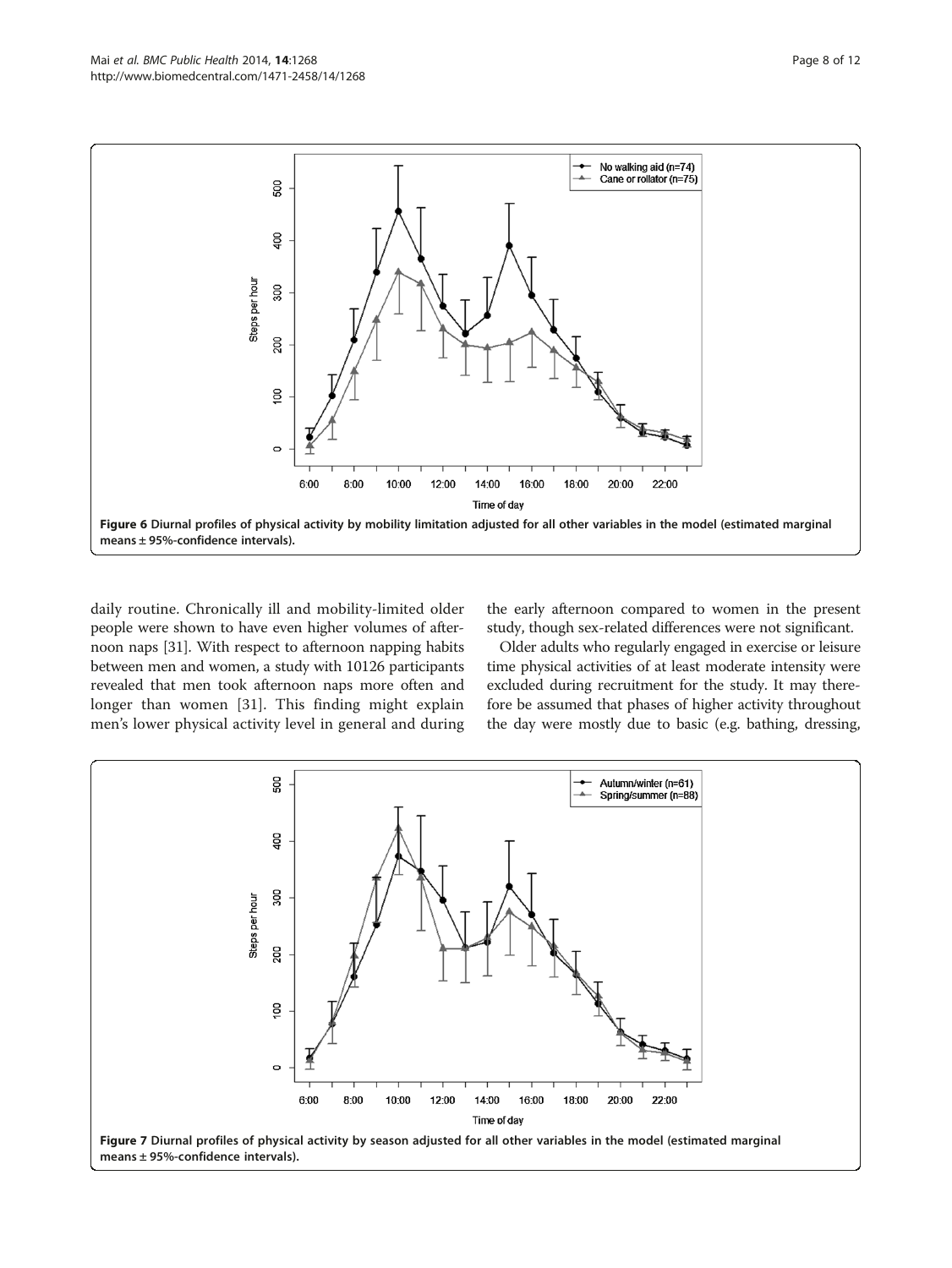eating) and instrumental activities of daily living (e.g. housework, shopping), or social activities. Such activities constitute an integral part of the daily routine. Studies showed that daily routines may improve health and wellbeing [\[32,33](#page-10-0)], and are strongly associated with sleep quality in older adults [\[34](#page-10-0)]. We hypothesize that the regular integration of exercise or leisure time activity on a daily basis, i.e., the establishment of an "exercise routine", would also contribute to enhanced sleep quality, health and health-related quality of life in older adults with sedentary or low activity levels.

In order to create routines, it would seem to be necessary to identify spare time for leisure time physical activity or exercise that does not compete with existing important routines and commitments in the course of the day. The present study revealed a slight peak between 3 and 4 PM, and a sharp decrease in physical activity from 4 PM on. One option might be prolonging this relatively short phase of higher physical activity in the afternoon by implementing physical activity programs during this time of the day. Since the explorative analysis of diurnal physical activity behavior revealed relatively high inter-individual variation (reflected by the wide confidence intervals [see Figures [2](#page-5-0), [3,](#page-5-0) [4, 5](#page-6-0), [6](#page-7-0) and [7\]](#page-7-0)), individualized approaches might be another, probably even more promising option to integrate an optimized physical activity or exercise routine into older adults' lives.

# Diurnal physical activity profiles for subgroups

Sex, age, morbidity, and season had no moderating effect on diurnal physical activity profiles of older adults. A mobility limitation was the only factor with both, a significant effect on overall physical activity levels and on diurnal activity profiles, irrespective of participants' sex, age, and morbidity, and the season. Gait unsteadiness due to a loss of lower-body strength and balance, and resulting fear may be an explanation for the overall decreased activity in older people who depend on a walking aid. Several studies showed that using walking devices is independently associated with being more fearful of falling [[35,36](#page-10-0)]. Fear of falling has in turn been reported as a barrier to physical activity [[13,37,38\]](#page-10-0). In those with moderate or severe mobility limitation, fear of falling has been even more frequently reported as a barrier to exercise [[14](#page-10-0)]. It has been shown that fear-induced activity reduction [[39](#page-10-0)] or the need for a walking aid [[40\]](#page-10-0), and the tendency to adopt a more sedentary lifestyle accelerate functional deconditioning and disability.

The adjusted profile for older adults using a walking aid suggests that their lower overall physical activity may be partly attributable to the lack of a second activity peak in the afternoon. This activity plateau might be one starting point for increasing physical activity levels in older adults using walking aids. Balancing possibilities

for accessing inactive older adults with functional limitations, Schofield et al. [\[41\]](#page-10-0) report that the general practitioner (GP) is the most trusted source of physical activity information, especially for this target group. A GP is one of the few persons who has regular access to mobilitylimited older adults and often has trusting long-lasting relationships with those patients [\[42](#page-10-0)]. The GP may play a central role in promoting physical activity to this hardto-reach target group, namely hardly active or sedentary, chronically ill and mobility-limited older adults. The GP could raise their awareness of the necessity of physical activity and opportunities to become more active, what could help them increase their physical activity and manage their health.

#### Strengths and weaknesses

The present study targeted community-dwelling, though chronically ill and mobility-limited older adults with a low physical activity level. They are difficult to reach for exercise interventions, as many of them rarely leave their homes [[43](#page-10-0)]. The success of the approach to access and recruit this hard-to-reach target group for an exercise intervention via their GP was unclear. A selection towards fitter and healthier older adults in intervention studies is a known research problem [\[44](#page-10-0)]. In our study, all older adults over the age of 70 years who visited their GP within the past 6 months, and fulfilled the predefined inclusion criteria were given the chance to participate in our study. Nonetheless, a certain selection towards healthier and fitter older adults during the multi-stage recruitment for the trial, e.g. the phase of response to the invitations for final eligibility screening, cannot be excluded. Additionally, participants dropped out from our study, if they did not fulfil certain analysis criteria (see [methods](#page-1-0) section). The flow chart, however, indicated that sex and age did only marginally change from the 245 eligible participants to the 149 patients analyzed. We aimed to reach as high representativeness as possible regarding the recruitment of a sample of chronically ill and mobility-limited older adults with low physical activity levels. Our results should be regarded as relevant for a population of older primary health care patients who fulfil eligibility criteria for the present study, and who would participate in an exercise intervention study in their GP's practice.

The present study assessed physical activity by means of the pedometer OMRON Walking Style Pro. Exact pedometer wear time was not documented by participants in order to not overstrain them with documentation demands. Instead of that, participant documented whether they wore the device for the whole day. The lack of a definite start and end point of physical activity lowers the validity of data on calculated average steps per hour. This is a limitation of the study. The accuracy of the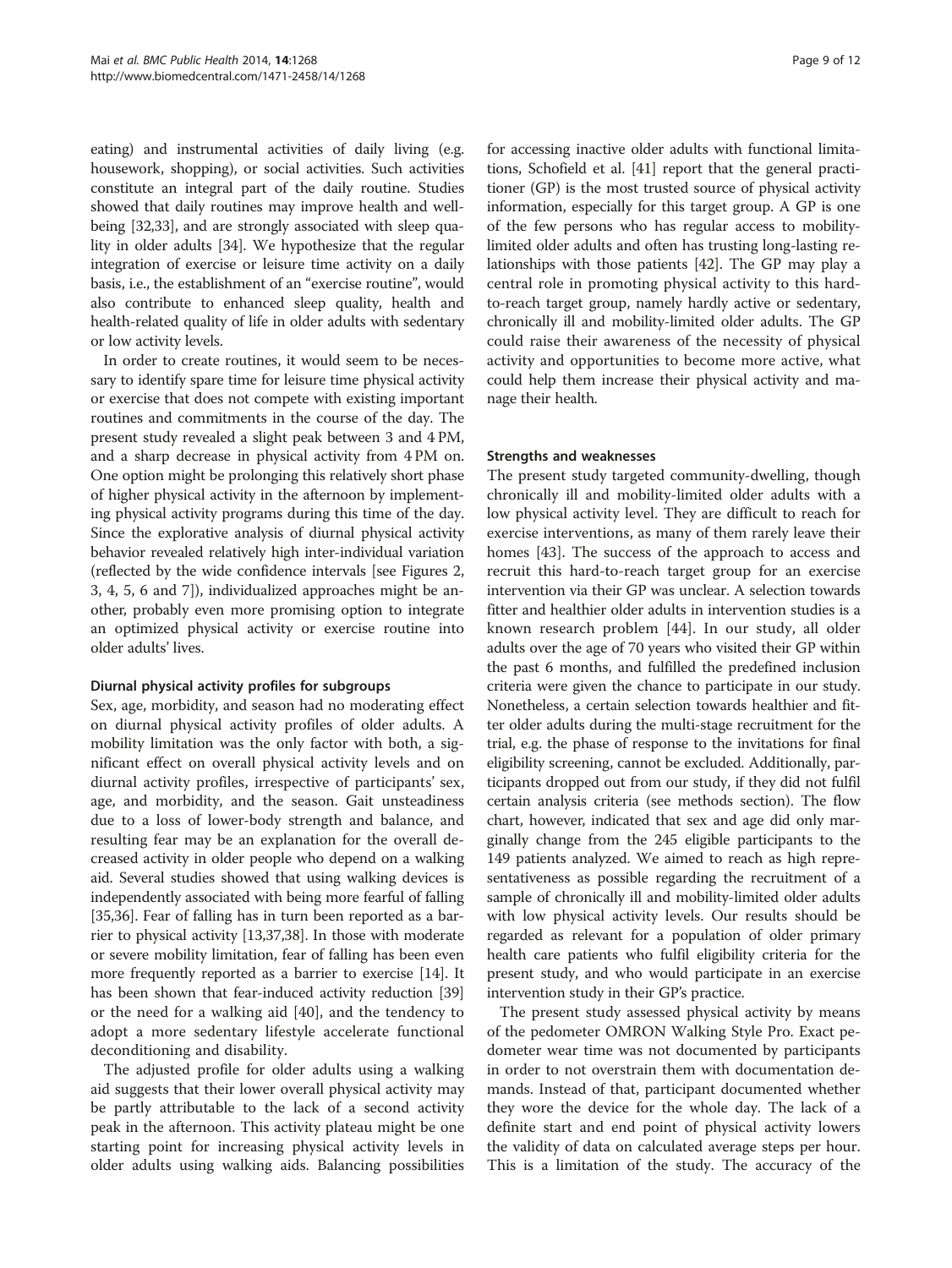<span id="page-9-0"></span>specific pedometer model has already been demonstrated in young adults [[45](#page-10-0)] and middle-aged adults [\[24](#page-10-0)]. Some studies, however, have reported reduced accuracy for slower walking [[46-48\]](#page-10-0). This could affect physical activity measurement in the present sample of mobilitylimited older adults. We tried to maximize precision by using a piezoelectric pedometer. These sensors were shown to be more accurate in slow walking speeds than springlevered pedometers [[49](#page-10-0)]. They are thus more appropriate for use in elderly and special populations. Additionally, participants were instructed to wear the device at the waistband/belt which was shown to be the most precise of the four proposed mounting positions [\[24](#page-10-0)]. Anyway, an underestimate of actual steps cannot be excluded. However, it may be assumed that while a measurement error of this nature would affect the absolute level of physical activity, it would not affect the distribution throughout the day. While the total physical activity levels reported in this study should therefore be interpreted with caution, the diurnal profiles of physical activity may be regarded as a true reflection of older adults' daily physical activity rhythm.

On the other hand, the objective pedometer-based physical activity measurement is an advantage of the present study. Pedometer measurement is not subject to recall or social-desirability bias [[50\]](#page-11-0). Additionally, pedometers are considered to be very appropriate for use in older adults or patients because they are very easy to handle [[51](#page-11-0)]. The lack of qualitative information on the content of physical activity throughout the day, however, is a limitation of the present study. Further studies on older adults' diurnal physical activity profiles should include log entries, for instance, in order to better understand objectively measured physical activity behavior over the course of the day.

Despite these limitations, this is the first study to explore diurnal profiles of physical activity in communitydwelling, chronically ill and mobility-limited older people, which allows conclusions on optimized physical activitypromotion in this target group to be made.

# **Conclusions**

The present findings allow suggestions to be made to optimize scheduling of leisure time physical activities and exercise in accordance with older adults' daily rhythm. Prolonging periods of elevated physical activity in the afternoon while respecting individual daily routine and commitments could be an option for facilitating the integration of physical activity and for making it a habit in older adults' daily lives. The use of a walking aid seems to be an indicator for a quite low activity plateau during the second half of the day. People who use walking aids should be motivated to increase their physical activity during afternoon; this might help to increase the overall low physical activity level of this vulnerable subgroup of older adults.

#### Competing interests

The authors declare that they have no competing interests.

#### Authors' contributions

TH, PP and AM initiated, planned and conceptualized the HOMEfit trial and applied for the research grant. AM and TH designed the present study. AM, AB and RKM performed the data management and the statistical analyses. AB participated in data collection. AM, AB and TH interpreted the data. AM drafted the manuscript. All authors revised the manuscript critically for important intellectual content. All authors approved the final version to be published.

#### Acknowledgements

The HOMEfit trial was conducted within the research co-operation PRISCUS ("Prerequisites for a new health care model for elderly people with multimorbidity" [\[39](#page-10-0)]) and was funded by the German Federal Ministry of Education and Research (BMBF) (01ET1005A). We acknowledge support by the German Research Foundation (DFG) and the Open Access Publication Funds of the Ruhr-University Bochum.

#### Author details

<sup>1</sup>Department of Medical Informatics, Biometry and Epidemiology, Ruhr-University Bochum, Springorumallee 5, 44795 Bochum, Germany. 2 Department of Sports Medicine and Sports Nutrition, Ruhr-University Bochum, Gesundheitscampus Nord 10, 44801 Bochum, Germany. <sup>3</sup>Swiss Paraplegic Research, Guido A. Zäch Strasse 4, 6207 Nottwil, Switzerland. 4 Department of Health Sciences and Health Policy, University of Lucerne, Frohburgstrasse 3, P.O. Box 4466, 6002 Lucerne, Switzerland.

#### Received: 18 June 2014 Accepted: 3 December 2014 Published: 13 December 2014

#### References

- 1. Nelson ME, Rejeski WJ, Blair SN, Duncan PW, Judge JO, King AC, Macera CA, Castaneda-Sceppa C: Physical activity and public health in older adults: recommendation from the American College of Sports Medicine and the American Heart Association. Circulation 2007, 116(9):1094–1105.
- 2. Australian Institute of Health and Welfare: Australia's health 2010. Australia's health series no. 12. Cat. no. AUS 122. Canberra: 2010.
- 3. Health and Social Care Information Centre: Health Survey for England 2008. Physical activity and fitness. Summary of key findings. Leeds: 2009.
- 4. Haley C, Andel R: Correlates of physical activity participation in community-dwelling older adults. J Aging Phys Act 2010, 18(4):375–389.
- 5. Jones DA, Ainsworth BE, Croft JB, Macera CA, Lloyd EE, Yusuf HR: Moderate leisure-time physical activity: who is meeting the public health recommendations? A national cross-sectional study. Arch Fam Med 1998, 7(3):285–289.
- 6. Hinrichs T, Trampisch U, Burghaus I, Endres H, Klaaßen-Mielke R, Moschny A, Platen P: Correlates of sport participation among community-dwelling elderly people in Germany: a cross-sectional study. Eur Rev Aging Phys Act 2010, 7(2):105–115.
- 7. Moschny A, Platen P, Klaaßen-Mielke R, Trampisch U, Hinrichs T: Physical activity patterns in older men and women in Germany: a cross-sectional study. BMC Public Health 2011, 11:559.
- 8. Krems C, Lührmann PM, Neuhäuser-Berthold M: Physical activity in young and elderly subjects. J Sport Med Phys Fit 2004, 44(1):71-76.
- 9. Robert Koch-Institut: Beiträge zur Gesundheitsberichterstattung des Bundes Daten und Fakten: Ergebnisse der Studie "Gesundheit in Deutschland aktuell 2009". [Contributions to Federal Health Reporting - Facts and figures: Study results "Health in Germany up-to-date 2009"]. Berlin: 2010.
- 10. Tudor-Locke C, Hart TL, Washington TL: Expected values for pedometerdetermined physical activity in older populations. Int J Behav Nutr Phys Act 2009, **6:**59.
- 11. Trost SG, Owen N, Bauman AE, Sallis JF, Brown W: Correlates of adults' participation in physical activity: review and update. Med Sci Sports Exerc 2002, 34(12):1996–2001.
- 12. van Stralen MM, De Vries H, Mudde A, Bolman C, Lechner L: Determinants of initiation and maintenance of physical activity among older adults: a literature review. Health Psychol Rev 2009, 3(2):147–207.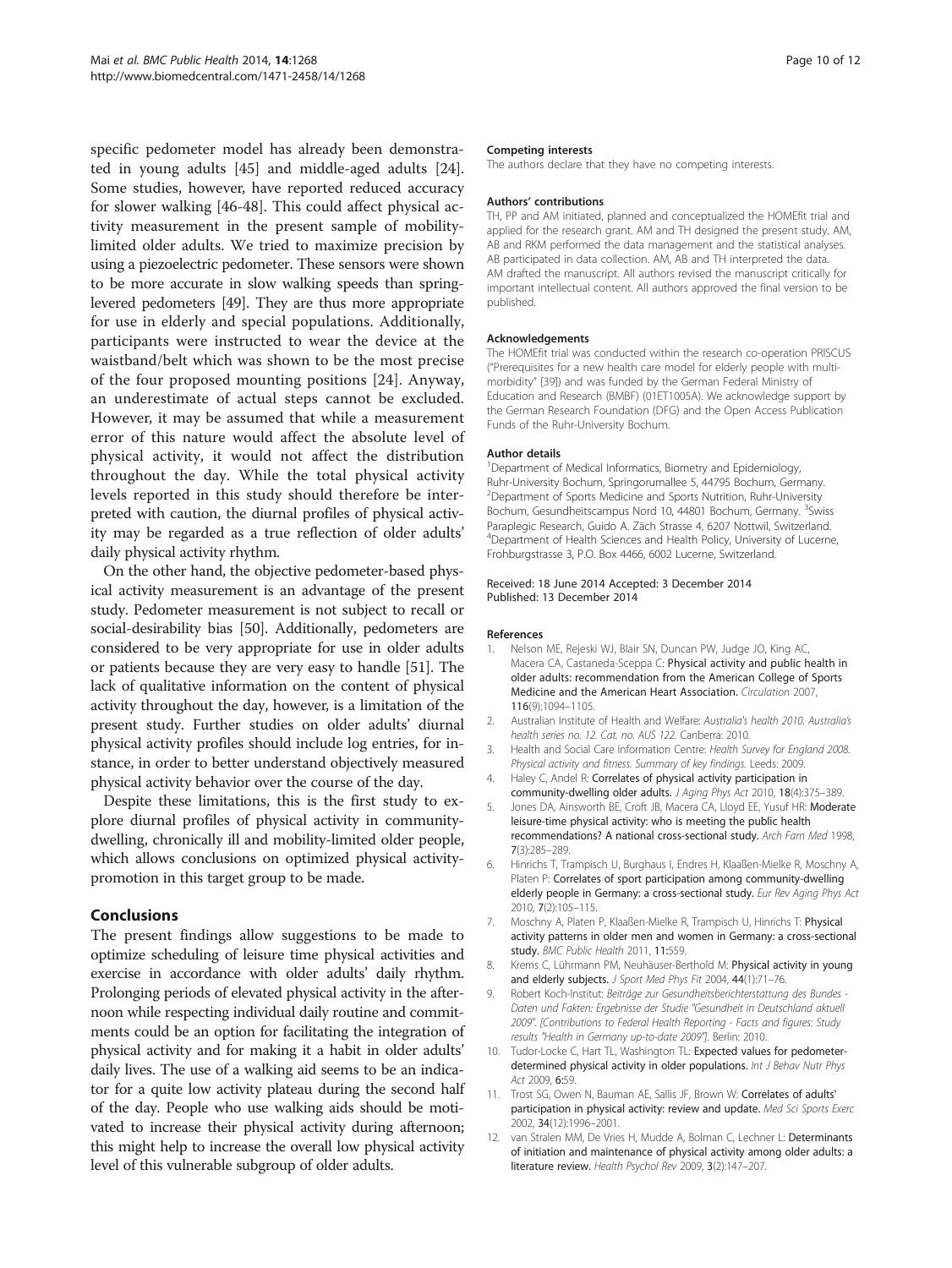- <span id="page-10-0"></span>13. Mathews AE, Laditka SB, Laditka JN, Wilcox S, Corwin SJ, Liu R, Friedman DB, Hunter R, Tseng W, Logsdon RG: Older adults' perceived physical activity enablers and barriers: a multicultural perspective. J Aging Phys Act 2010, 18(2):119–140.
- 14. Rasinaho M, Hirvensalo M, Leinonen R, Lintunen T, Rantanen T: Motives for and barriers to physical activity among older adults with mobility limitations. J Aging Phys Act 2007, 15(1):90–102.
- 15. Suzuki R, Ogawa M, Otake S, Izutsu T, Tobimatsu Y, Izumi SI, Iwaya T: Analysis of activities of daily living in elderly people living alone: single-subject feasibility study. Telemed J E-Health 2004, 10(2):260–276.
- 16. Hecht A, Porszasz MS, Casaburi R: Methodology for using long-term accelerometry monitoring to describe daily activity patterns in COPD. COPD 2009, 6(2):121–129.
- 17. Sallis JF, Cervero RB, Ascher W, Henderson KA, Kraft MK, Kerr J: An ecological approach to creating active living communities. Annu Rev Public Health 2006, 27:297–322.
- 18. Cohen-Mansfield J, Marx MS, Guralnik JM: Motivators and barriers to exercise in an older community-dwelling population. J Aging Phys Act 2003, 11(2):242–253.
- 19. Tucker P, Gilliland J: The effect of season and weather on physical activity: a systematic review. Public Health 2007, 121(12):909–922.
- 20. Sumukadas D, Witham M, Struthers A, McMurdo M: Day length and weather conditions profoundly affect physical activity levels in older functionally impaired people. J Epidemiol Community Health 2009, 63(4):305–309.
- 21. Hinrichs T, Moschny A, Brach M, Wilm S, Klaaßen-Mielke R, Trampisch M, Platen P: Effects of an exercise programme for chronically ill and mobility-restricted elderly with structured support by the general practitioner's practice (HOMEfit) – study protocol of a randomised controlled trial. Trials 2011, 12:263.
- 22. Brach M, Moschny A, Bücker B, Klaaßen-Mielke R, Trampisch M, Wilm S, Platen P, Hinrichs T: Recruiting hard-to-reach subjects for exercise interventions: a multi-centre and multi-stage approach targeting general practitioners and their community-dwelling and mobility-limited patients. Int J Env Res Public Health 2013, 10(12):6611–6629.
- 23. OMRON Walkig style Pro step counter with download capability. [[http://www.omron-healthcare.de/data/catalog/3/2100/1/IM-HJ-720IT-E2-02-](http://www.omron-healthcare.de/data/catalog/3/2100/1/IM-HJ-720IT-E2-02-02-08_DE.pdf) [02-08\\_DE.pdf\]](http://www.omron-healthcare.de/data/catalog/3/2100/1/IM-HJ-720IT-E2-02-02-08_DE.pdf)
- 24. Hinrichs T, Platte K, Moschny A, Platen P: Validity and accuracy of the Omron Walking Style Pro pedometer – comparison of different wearing locations. In Book of Abstracts of the 17th Annual Congress of the European College of Sport Science – 4th-7th July 2012 – Bruges/Belgium. Edited by Meeusen R, Duchateau J, Roelands B, Klass M, De Geus B, Baudry S, Tsolakidis E. Bruges: European College of Sport Science; 2012:539–540.
- 25. Jöckel K-H, Babitsch B, Bellach B-M, Bloomfield K, Hoffmeyer-Zlotnik J, Winkler J, Wolf C: Messung und Quantifizierung soziographischer Merkmale in epidemiologischen Studien [Measuring and quantifying sociodemographic characteristics in epidemiological studies]. In Messung soziodemographischer Merkmale in der Epidemiologie [Measuring sociodemographic characteristics in epidemiology]. Edited by Ahrens W, Bellach B-M, Jöckel K-H. München: MMV Medizin; 1998:7–38.
- 26. Rowe DA, Kemble CD, Robinson TS, Mahar MT: Daily walking in older adults: day-to-day variability and criterion-referenced validity of total daily step counts. J Phys Act Health 2007, 4(4):434-446.
- 27. Bloch A, Hinrichs T, Platen P, Moschny A: Diurnal profiles of pedometer-determined physical activity in older primary health care patients. In Book of Abstracts of the 18th Annual Congress of the European College of Sports Science – 26th-29th June 2013 – Barcelona/Spain. Edited by Balagué N, Torrents C, Vilanova A, Cadefau J, Tarragó R, Tsolakidis E. Barcelona: European College of Sports Science; 2013:383.
- 28. Tudor-Locke C, Craig CL, Aoyagi Y, Bell RC, Croteau KA, De Bourdeaudhuij I, Ewald B, Gardner AW, Hatano Y, Lutes LD, Matsudo SM, Ramirez-Marrero FA, Rogers LQ, Rowe DA, Schmidt MD, Tully MA, Blair SN: How many steps/day are enough? For older adults and special populations. Int J Behav Nutr Phys Act 2011, 8:80.
- 29. Buysse D, Browman K, Monk T, Reynolds C, Fasiczka A, Kupfer D: Napping and 24-hour sleep/wake patterns in healthy elderly and young adults. J Am Geriatr Soc 1992, 40(8):779–786.
- 30. Foley DJ, Vitiello MV, Bliwise DL, Ancoli-Israel S, Monjan AA, Walsh JK: Frequent napping is associated with excessive daytime sleepiness, depression, pain, and nocturia in older adults: findings from the National Sleep Foundation '2003 Sleep in America' Poll. Am J Geriatr Psychiatry 2007, 15(4):344–350.
- 31. Asplund R: Daytime sleepiness and napping amongst the elderly in relation to somatic health and medical treatment. J Intern Med 1996, 239(3):261–267.
- 32. Clark F, Azen SP, Carlson M, Mandel D, LaBree L, Hay J, Zemke R, Jackson J, Lipson L: Embedding health-promoting changes into the daily lives of independent-living older adults: long-term follow-up of occupational therapy intervention. J Gerontol Ser B -Psychol Sci Soc Sci 2001, 56(1):P60–P63.
- 33. Clark F, Azen SP, Zemke R, Jackson J, Carlson M, Mandel D, Hay J, Josephson K, Cherry B, Hessel C, Palmer J, Lipson L: Occupational therapy for independent-living older adults: a randomized controlled trial. JAMA 1997, 278(16):1321–1326.
- 34. Zisberg A, Gur-Yaish N, Shochat T: Contribution of routine to sleep quality in community elderly. Sleep 2010, 33(4):509–514.
- 35. Kressig RW, Wolf SL, Sattin RW, O'Grady M, Greenspan A, Curns A, Kutner M: Associations of demographic, functional, and behavioral characteristics with activity-related fear of falling among older adults transitioning to frailty. J Am Geriatr Soc 2001, 49(11):1456–1462.
- 36. Lachman ME, Howland J, Tennstedt S, Jette A, Assmann S, Peterson EW: Fear of falling and activity restriction: the survey of activities and fear of falling in the elderly (SAFE). J Gerontol Series B - Psychol Sci Social Sci 1998, 53(1):P43–P50.
- 37. Bruce DG, Devine A, Prince RL: Recreational physical activity levels in healthy older women: the importance of fear of falling. J Am Geriatr Soc 2002, 50(1):84–89.
- 38. Lees FD, Clark PG, Nigg CR, Newman P: Barriers to exercise behavior among older adults: a focus-group study. J Aging Phys Act 2005, 13(1):23–33.
- 39. Deshpande N, Metter EJ, Lauretani F, Bandinelli S, Guralnik J, Ferrucci L: Activity restriction induced by fear of falling and objective and subjective measures of physical function: a prospective cohort study. J Am Geriatr Soc 2008, 56(4):615-620.
- 40. Mahoney JE, Sager MA, Jalaluddin M: Use of an ambulation assistive device predicts functional decline associated with hospitalization. J Gerontol Ser A – Biol Sci Med Sci 1999, 54(2):M83–M88.
- 41. Schofield G, Croteau K, McLean G: Trust levels of physical activity information sources: a population study. Health Promot J Aust 2005, 16(3):221–224.
- 42. Hinrichs T, Brach M: The general practitioner's role in promoting physical activity to older adults: a review based on program theory. Curr Aging Sci 2012, 5(1):41.
- 43. Lindesay J, Thompson C: Housebound elderly people-definition, prevalence and characteristics. Int J Geriatr Psychiatry 1993, 8(3):231-237.
- 44. Hildebrand M, Neufeld P: Recruiting older adults into a physical activity promotion program: active living every day offered in a naturally occurring retirement community. Gerontologist 2009, 49(5):702–710.
- 45. Holbrook EA, Barreira TV, Kang M: Validity and reliability of Omron pedometers for prescribed and self-paced walking. Med Sci Sports Exerc 2009, 41(3):669–673.
- 46. Bassett DR Jr, Ainsworth BE, Leggett SR, Mathien CA, Main JA, Hunter DC, Duncan GE: Accuracy of five electronic pedometers for measuring distance walked. Med Sci Sports Exerc 1996, 28(8):1071–1077.
- 47. Jehn M, Schmidt-Trucksaess A, Schuster T, Hanssen H, Weis M, Halle M, Koehler F: Accelerometer-based quantification of 6-minute walk test performance in patients with chronic heart failure: applicability in telemedicine. J Card Fail 2009, 15(4):334–340.
- Motl RW, McAuley E, Snook EM, Scott JA: Accuracy of two electronic pedometers for measuring steps taken under controlled conditions among ambulatory individuals with multiple sclerosis. Mult Scler 2005, 11(3):343–345.
- 49. Melanson EL, Knoll JR, Bell ML, Donahoo WT, Hill JO, Nysse LJ, Lanningham-Foster L, Peters JC, Levine JA: Commercially available pedometers: considerations for accurate step counting. Prev Med 2004, 39(2):361–368.